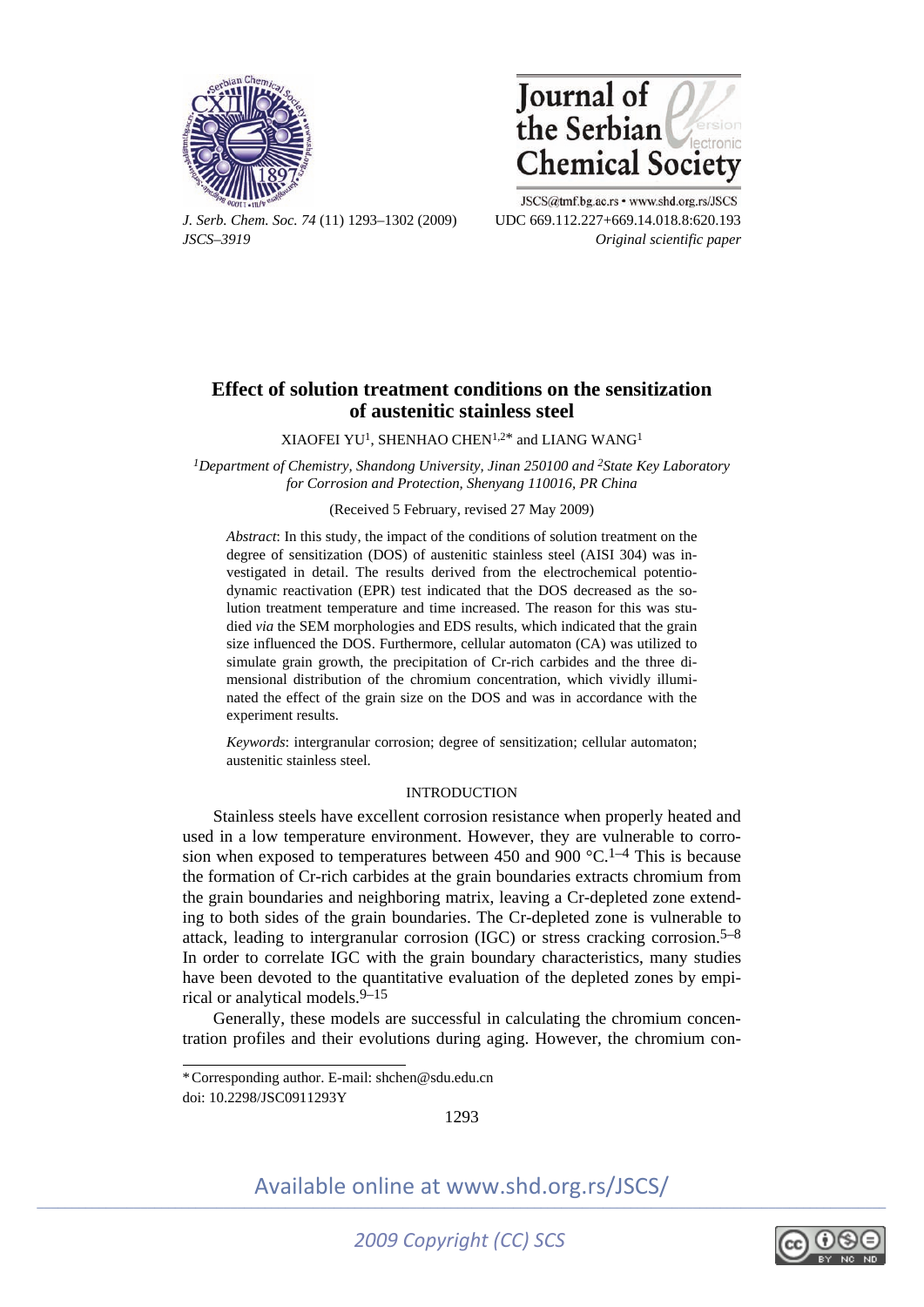centration profiles can only reflect the distribution along a certain direction, rather than giving an overall view of the chromium distribution. Therefore, the intention of this work was to simulate the chromium distribution in a three dimensional manner. As an important algorithm, CA, that describes the discrete spatial and temporal microstructure evolution on a mesoscale, was applied to simulate recrystallization, grain coarsening, phase transformation and grain growth.16–25 However, hitherto, there has been no report about the employment of the CA to investigate IGC of austenitic stainless steel, except the simulation of general corrosion of a metal with defects.26 Based on the above-mentioned, the CA was adopted to study the effect of solution treatment conditions on the degree of sensitization (DOS) of austenitic stainless steel (AISI 304), and the evolution of grain growth, the precipitation of Cr-rich carbides and the distribution of the chromium concentration are presented herein.

### EXPERIMENTAL

#### *Experiments*

The steel (AISI 304) with a diameter of 3 mm investigated in this study contained of 0.055 % C, 1.00 % Mn, 8.48 % Ni, 0.600 % Si, 0.029 % P, 0.005 % S, 18.28 % Cr and Fe in balance. The samples were first solution treated at 900, 1000 and 1100 °C for 0, 15, 30 min, 1 h and 2 h and then sensitized at 650 °C for 12 h. After the pretreatment, the specimens were sealed with epoxy resin, with only the working area exposed. The electrodes were polished with emery paper to mirror-like brightness, rinsed with alcohol and Milli-Q ultrapure water before the electrochemical experiments.

The DOS of the samples was determined by the electrochemical potentiodynamic reactivation (EPR) test.2 All the experiments were repeated several times and the average values represented the DOS. After the electrochemical experiments, the electrodes were cleaned in Milli-Q ultrapure water, immersed in alcohol and cleaned in an ultrasonic cleaner for 15 min, dried in air, and then EDS and SEM measurements were performed using a JSM-6700F filed emission scanning electron microscope (Japan JEOL).

## *CA simulation model*

The initial microstructure, used to simulate the precipitation of Cr-rich carbides and the distribution of the chromium concentration, resulted from grain growth at different temperatures. The detailed theory about grain growth can be found in the literature.<sup>19-25</sup>

For the simulation of the precipitation of Cr-rich carbides, a nucleation model based on the classical nucleation theory was employed. This model can be described as follows:  $20-22$ 

$$
I = K_1 D_\gamma(kT) \exp(-\mathbf{K}_2/kT(\Delta G)^2),\tag{1}
$$

where *I* is the nucleation density,  $K_1$  is a constant related to the nucleation site density,  $K_2$  is a constant related to all the interfaces involved in the nucleation,  $D<sub>y</sub>$  is the chromium diffusion coefficient,  $k$  is the Boltzmann constant and  $\Delta G$  is the driving force.

Moreover, the growth of the carbides was assumed to be controlled by both the chromium diffusion and the interface mobility. As the interface moves during the precipitation, chromium atoms transfer from the matrix to the interface and then they precipitate to the carbides. Consequently, the growth of carbides can be described as a free boundary problem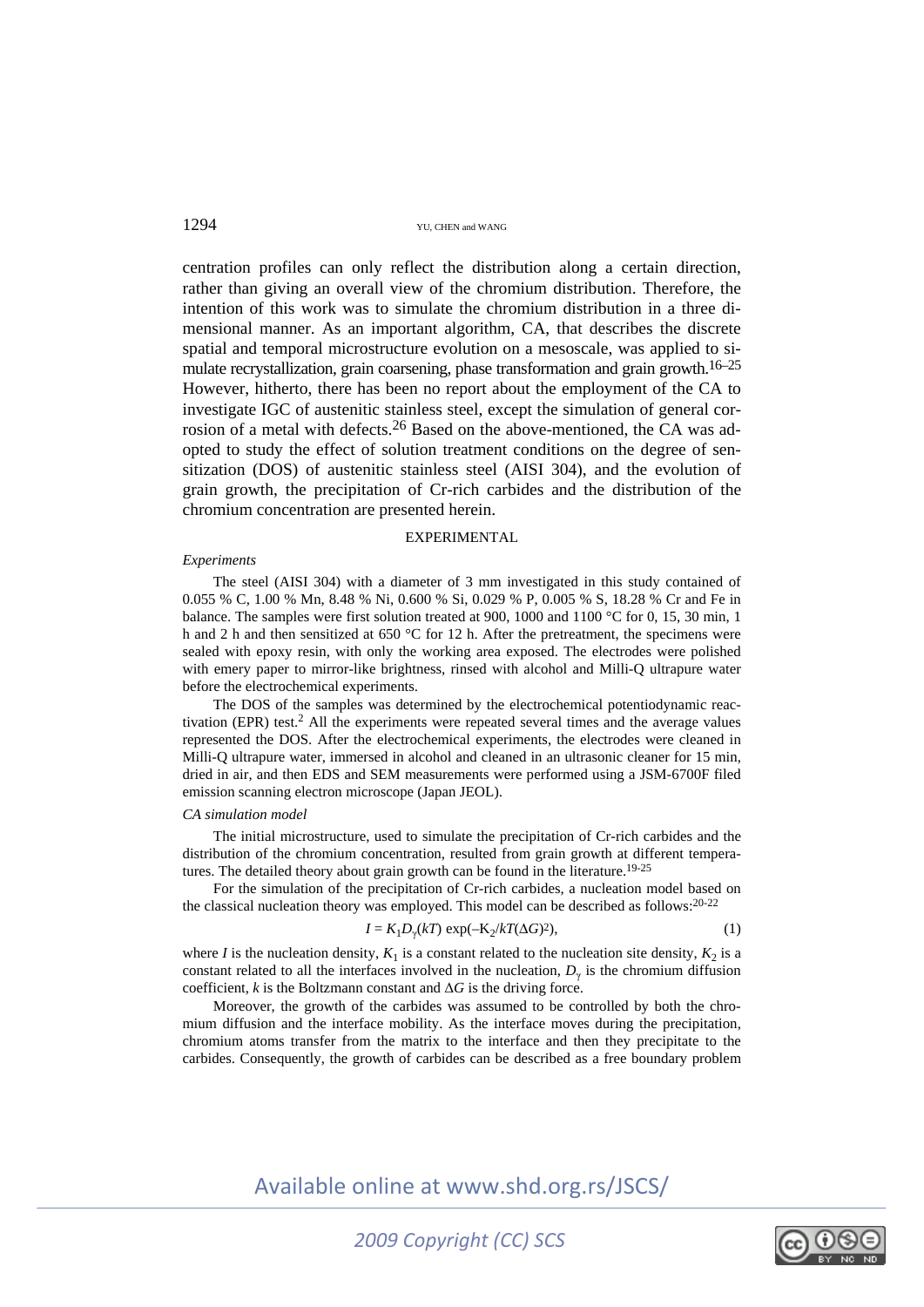for chromium diffusion in austenite and the dynamics of the interface. The chromium diffusion in austenite is described as follows:

$$
dc/dt = \nabla(D\nabla c),\tag{2}
$$

where *c* is the chromium concentration and *D* is the chromium diffusion coefficient.

Allowing for the characteristics of the precipitation of Cr-rich carbides, the mobility of interface is equal to the growth of carbides and the length that the interface covers can be expressed by: $14,15$ 

$$
l = \beta \sqrt{D} t \,, \tag{3}
$$

where *t* is the sensitization time,  $\beta$  is a constant and *D* is the chromium diffusion coefficient, which, being a thermally activated process, depends on the temperature. All of the key parameters are listed in Table I.

TABLE I. The key parameters used in the present model

| $M_0/m^4 J^1 s^{-1}$ $\gamma_m/J m^{-2}$ $\theta_m/\text{°}$ $a/\mu m$ |      |                  |  | $Q$ / kJ mol <sup>-1</sup> (taken from <sup>14,18</sup> ) |
|------------------------------------------------------------------------|------|------------------|--|-----------------------------------------------------------|
| $1.56\times10^{-11}$                                                   | 0.56 | $15 \text{ deg}$ |  | 245.7                                                     |

#### RESULTS AND DISCUSSION

# *The effect of solution treatment temperature on the sensitization*

The influence of the solution treatment temperature on the susceptibility to IGC was studied at 900, 1000 and 1100 °C while the other conditions were maintained constant. The DOS obtained from the EPR test is shown in Fig. 1, from which it can be seen that the DOS decreased gradually with increasing temperature irrespective of the treatment time. For example, when the samples were



Fig. 1. The DOS obtained from the EPR test.

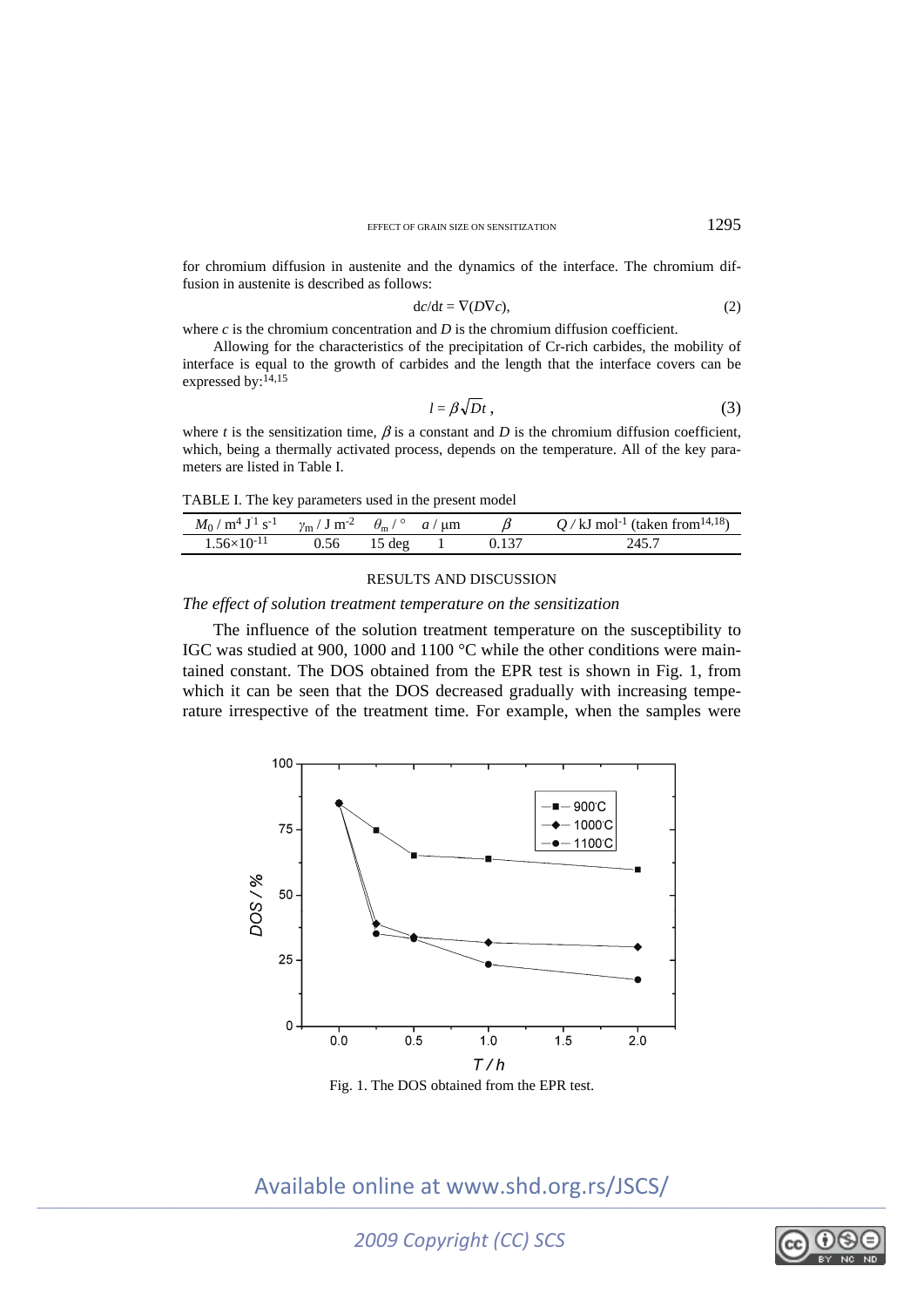treated at 900, 1000 and 1100 °C for 1 h and then sensitized at 650 °C for 12 h, the DOS was 63.9, 31.8 and 23.5 % respectively. The changing trend of the DOS were the same when the solution treatment time was 15 min, 30 min and 2 h. The SEM morphologies shown in Fig. 2 were taken after the EPR test and revealed that IGC occurred at all three temperatures. However, the degree of IGC was reduced as the temperature increased.



Fig. 2. SEM Morphologies of the samples heated at: a) 900, b) 1000 and c) 1100 °C for 0.5 h, and then sensitized at 650 °C for 12 h.

# *The effect of solution treatment time on the sensitization*

Figure 1 not only shows the effect of solution treatment temperature on the DOS, but also indicates the impact of the treatment time on it. From the Figure, it

*2009 Copyright (CC) SCS* 

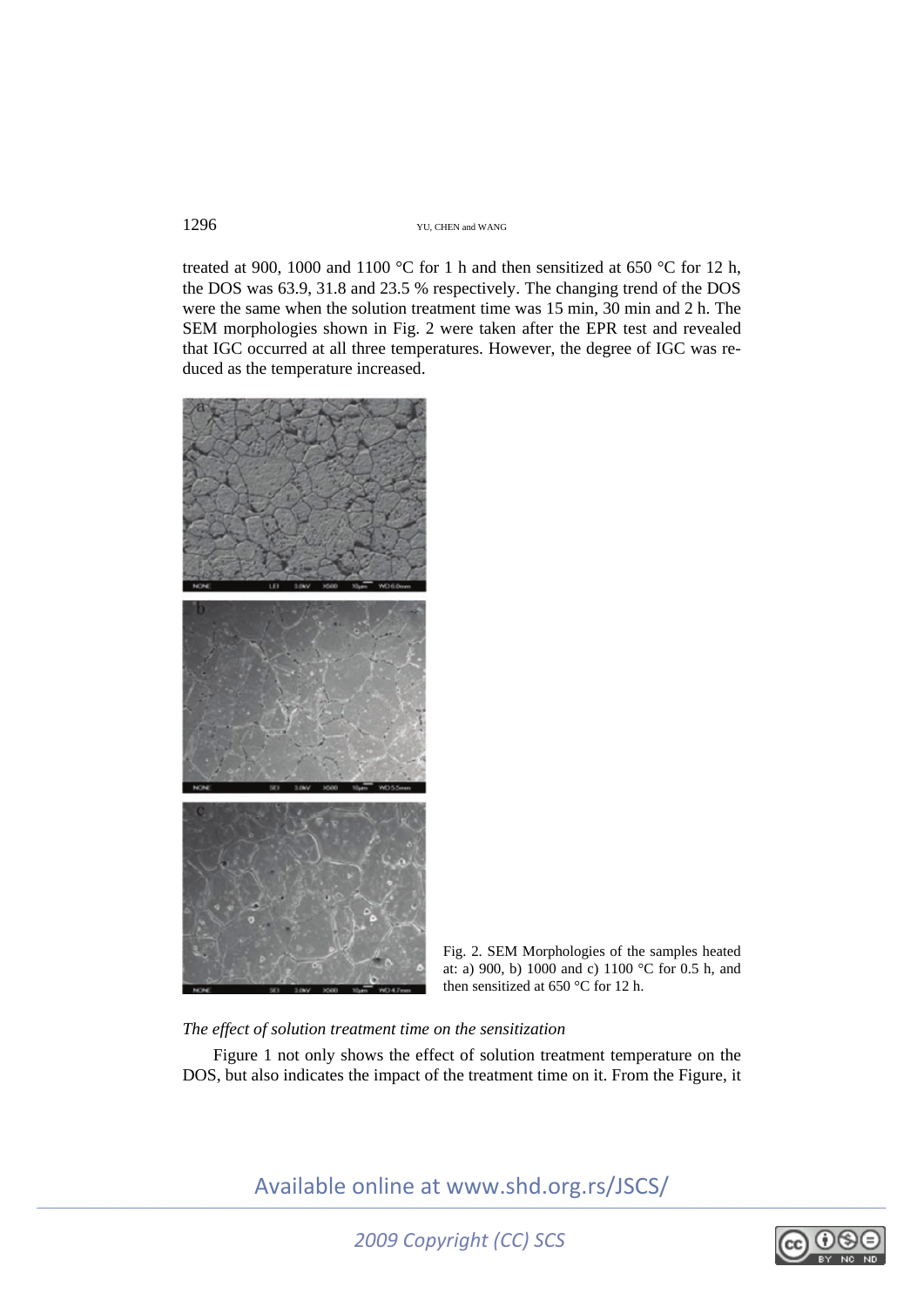# EFFECT OF GRAIN SIZE ON SENSITIZATION 1297

can be seen that the DOS for the sample without heat treatment was very high, but it decreased sharply for the samples subjected to heat treatment. When the samples were heated at 1100 °C for 15 min to 2 h, the DOS decreased from 35.1 to 17.7 %. At the other temperatures, the DOS also decreased as the time increased. The SEM morphologies of the samples heated at 1100 °C for 15 min, 30 min and 2 h and then sensitized at 650 °C for 12 h after the EPR test are shown in Fig. 3. The figure reveals that IGC occurred under all conditions, but it was reduced as the time was prolonged.



Fig. 3. SEM Morphologies of the samples heated at 1100  $\degree$ C for: a) 15 min, b) 30 min and c) 2 h, and then sensitized at 650 °C for 12 h.

*2009 Copyright (CC) SCS* 

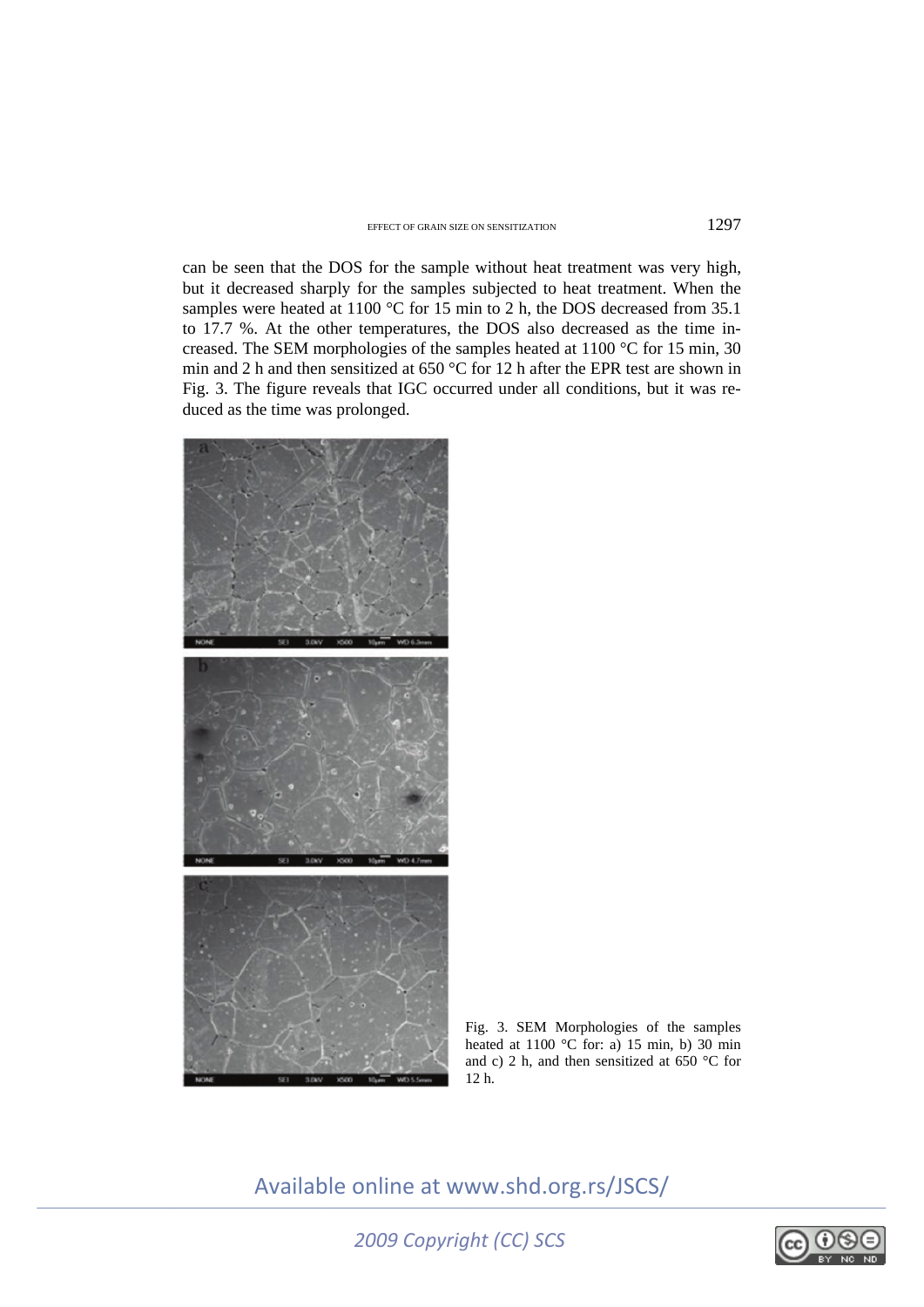# *The effect of grain size on the sensitization*

Grain size is one of the most important factors that can affect IGC and it mainly affects the time required to reach the state of complete sensitization.<sup>27,28</sup> The relationship between the grain size and the time to attain the state of complete sensitization can be expressed as:

$$
t_{\text{max},1} = (d_1/d_2)^{2/3} t_{\text{max},2} \tag{4}
$$

where  $t_{\text{max},1}$  and  $t_{\text{max},2}$  are the times required to reach the state of complete sensitization, and  $d_1$  and  $d_2$  are the grain sizes.<sup>12</sup> The chromium concentration at the grain boundaries at any sensitization time during the sensitization stage is related to *t*max and is defined as:

$$
c = c_0 \exp(-kt/t_{\text{max}}),\tag{5}
$$

where  $c$  is the chromium concentration at the grain boundaries at sensitization time *t*,  $c_0$  is the initial concentration of chromium, *t* is the sensitization time,  $t_{\text{max}}$ is the time required to reach the state of complete sensitization and *k* is a constant 15

From these two equations, it can be assumed that if  $t$  is shorter than  $t_{\text{max}}$  and is kept the same for the different grain size samples, the chromium concentration at the grain boundaries of a large grain sample will be higher than that of a small grain one. This means the precipitation of a large grain sample will be less than that of a small grain one. As a result, the DOS of a large grain sample will be lower than that of a small grain one, which is determined by the volume of precipitation.

Although the grain boundary surface area became smaller as the grains grew larger, the precipitation of Cr-rich carbides per grain boundary surface area increased. The reason is that the samples were derived from the same material and the sensitization was performed at the same temperature. Hence, the precipitation volume was the same for the different grain size samples. However, as the grain size becomes larger, the chromium atoms must diffuse a longer distance to reach the grain boundaries and this is a time consuming procedure. Hence, if the sensitization time is very short, the DOS of the larger grain samples may be lower than that of the smaller grain samples. Through experiments, it was found that the DOS of the smallest grain sample was still increasing when the sensitization time was 192 h. Thus, the sensitization time of 12 h used in this study was shorter than the smallest  $t_{\text{max}}$ . As a result, the DOS of the large grain sample was lower than that of the small grain sample.

From the SEM morphologies exhibited in Figs. 2 and 3, it can be observed that the grain size became larger as the temperature and time increased. The average grain sizes obtained from Fig. 2 were 19.5, 22.8 and 26.8 μm, respectively, while those obtained from Fig. 3 were 20.8, 23.6 and 37.8 μm, respectively. In

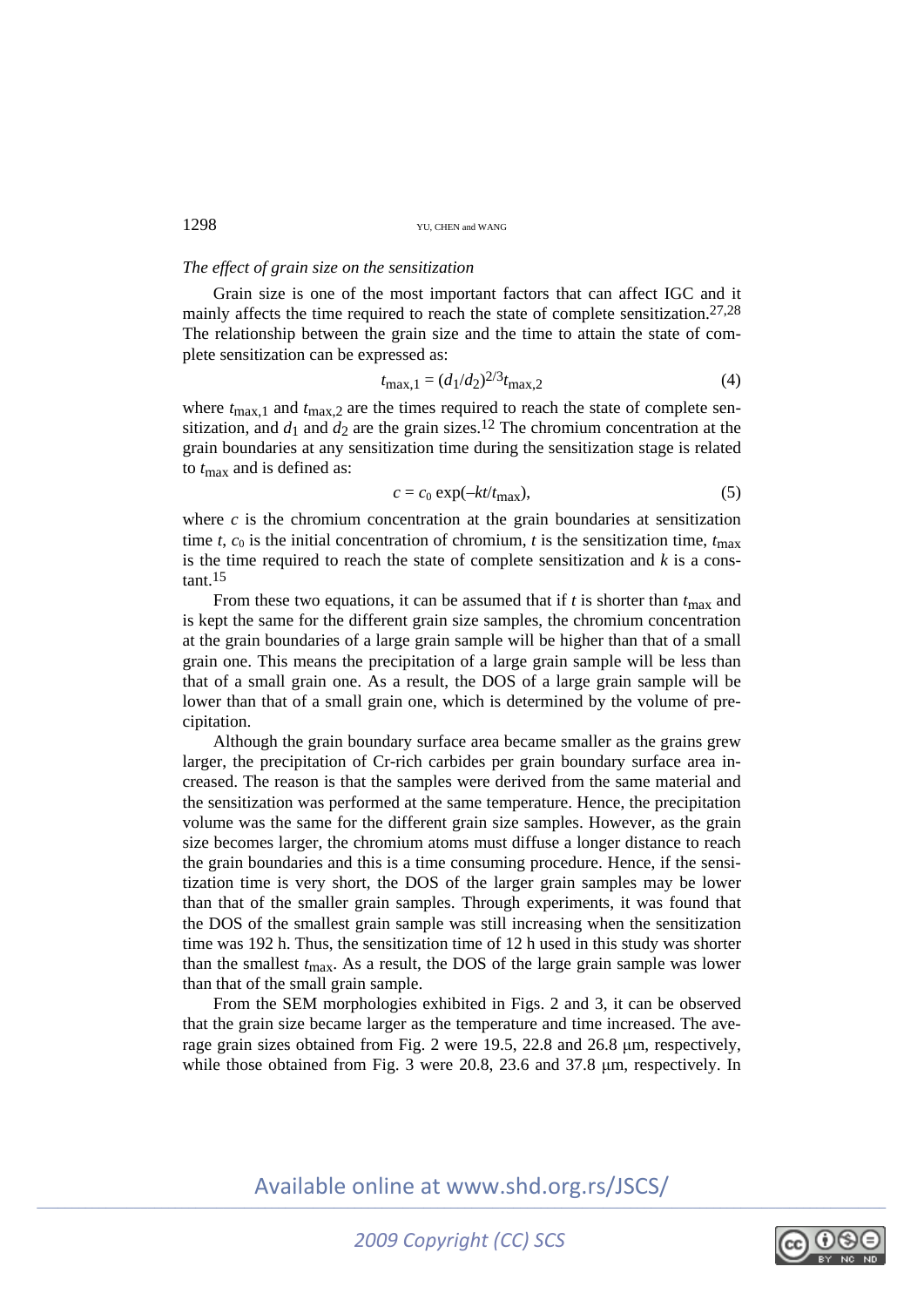order to prove if it was the grain size that influenced the DOS, the chromium concentration at grain boundaries was determined by EDS. The measurement of the chromium concentration at the grain boundaries of each sample was repeated five times and the final concentration was the average value of the five determined values. According to Eqs. (1) and (2),  $d^{2/3}$  should change linearly with  $1/\ln(c)$ . The relationship between the grain size and the chromium concentration is presented in Fig. 4. Allowing for experiment error, the results were in agreement with the theoretical calculation. This suggests that it was the grain size that had an impact on the DOS.



Fig. 4. The relationship between the grain size and the chromium concentration.

In order to show the effect of grain size on the DOS, the CA was utilized to simulate the precipitation of Cr-rich carbides and the distribution of the chromium concentration. The simulation was performed on a 100×100 square lattice and the distance between two neighboring cells was 1.0 µm. The state of each lattice site was characterized by four state variables: the grain orientation variable representing the different grains; the phase state variable indicating whether it belonged to the carbides, the matrix, or the carbides/matrix interface; the fraction variable representing the fraction of carbides in an interface cell, and the chromium concentration. The Moore neighbor rule, which considers the first and the second nearest eight neighbors, was employed. The procedure and the transition rules were as follows: first, the initial variables for each cell were assigned, and then nucleation occurred randomly to those cells belonging to the preferential nucleation sites according to the nucleation model. In addition to nucleation, the carbides formed at the other steps would simultaneously grow into the matrix. When the fraction of the carbides in an interface cell was no less than one unit.

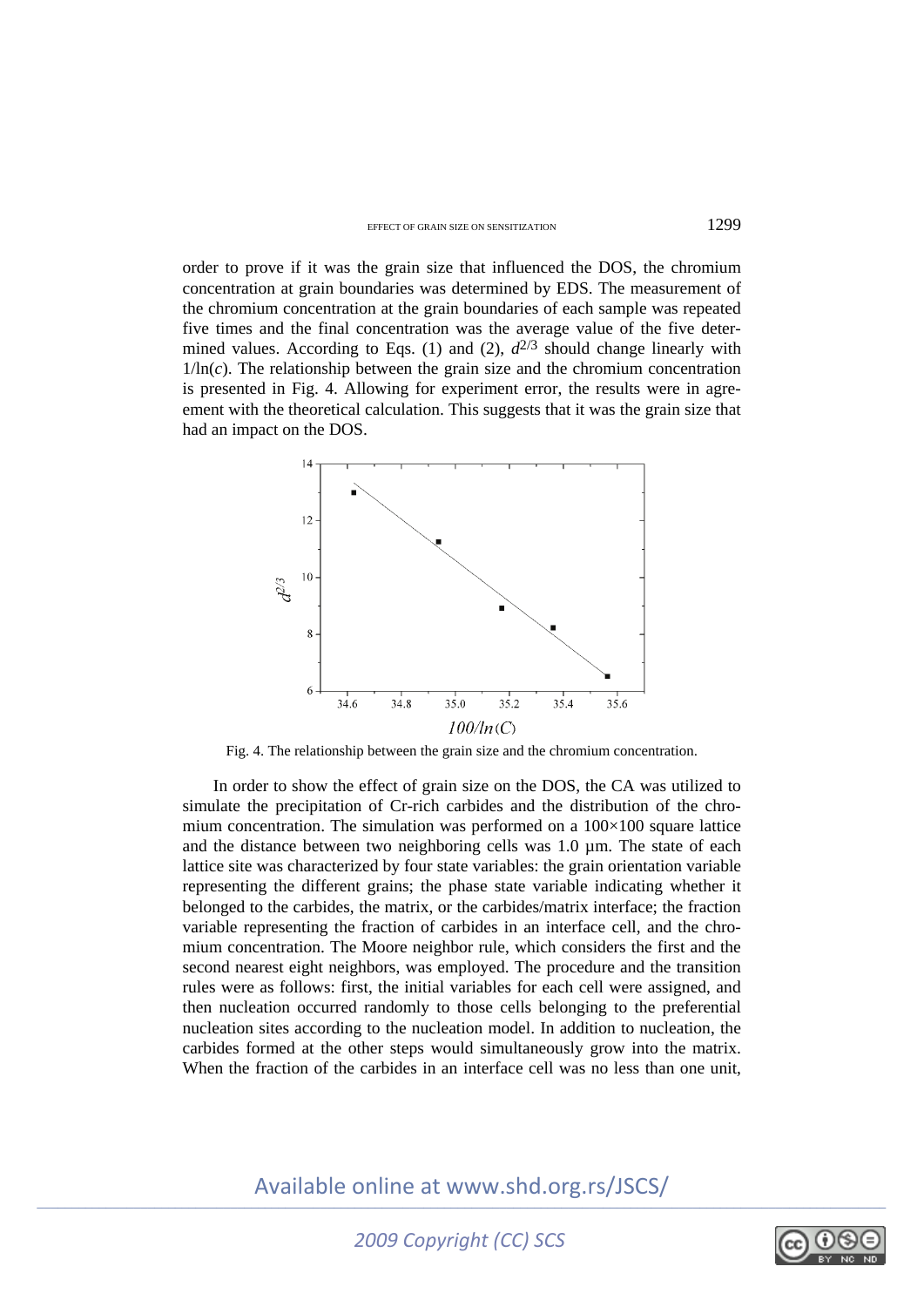the phase state variable of this cell would change into the phase state variable of the carbides and the orientation variable was given randomly. At the same time, all its neighboring austenite cells changed their phase state variables into the phase state variable of the interface. In addition, the chromium concentration at each site was calculated according to Eq. (2). Lastly, the variables for each cell were updated and the simulation cycle was repeated until the simulation was completed.

The microstructures used to study the effect of grain size on the precipitation of Cr-rich carbides, which were obtained from grain growth at 900, 1000 and 1100 °C, are displayed in Fig. 5. The average grain sizes were 19.7, 22.5 and 26.5 μm, respectively, and were almost equal to the grain sizes of the material. The changes of the precipitation together with the grain size are shown in Fig. 6, from which it can be clearly seen that the volume of precipitate decreased with increasing grain size. The corresponding distribution of the chromium concentration, which clearly reflects the changes in the precipitation, is presented in Fig. 7. The concentration at the grain boundaries for the large grain sample was higher than that for the small grain one, which is in accordance with the experiment results. Hence, the simulation clearly showed the effect of the solution treatments on the DOS.



Fig. 5. The microstructure obtained from grain growth at different temperatures: a) 900, b) 1000 and c) 1100 °C.



Fig. 6. Effect of grain size on the precipitation: a) 19.7, b) 22.5 and c) 26.5 μm.

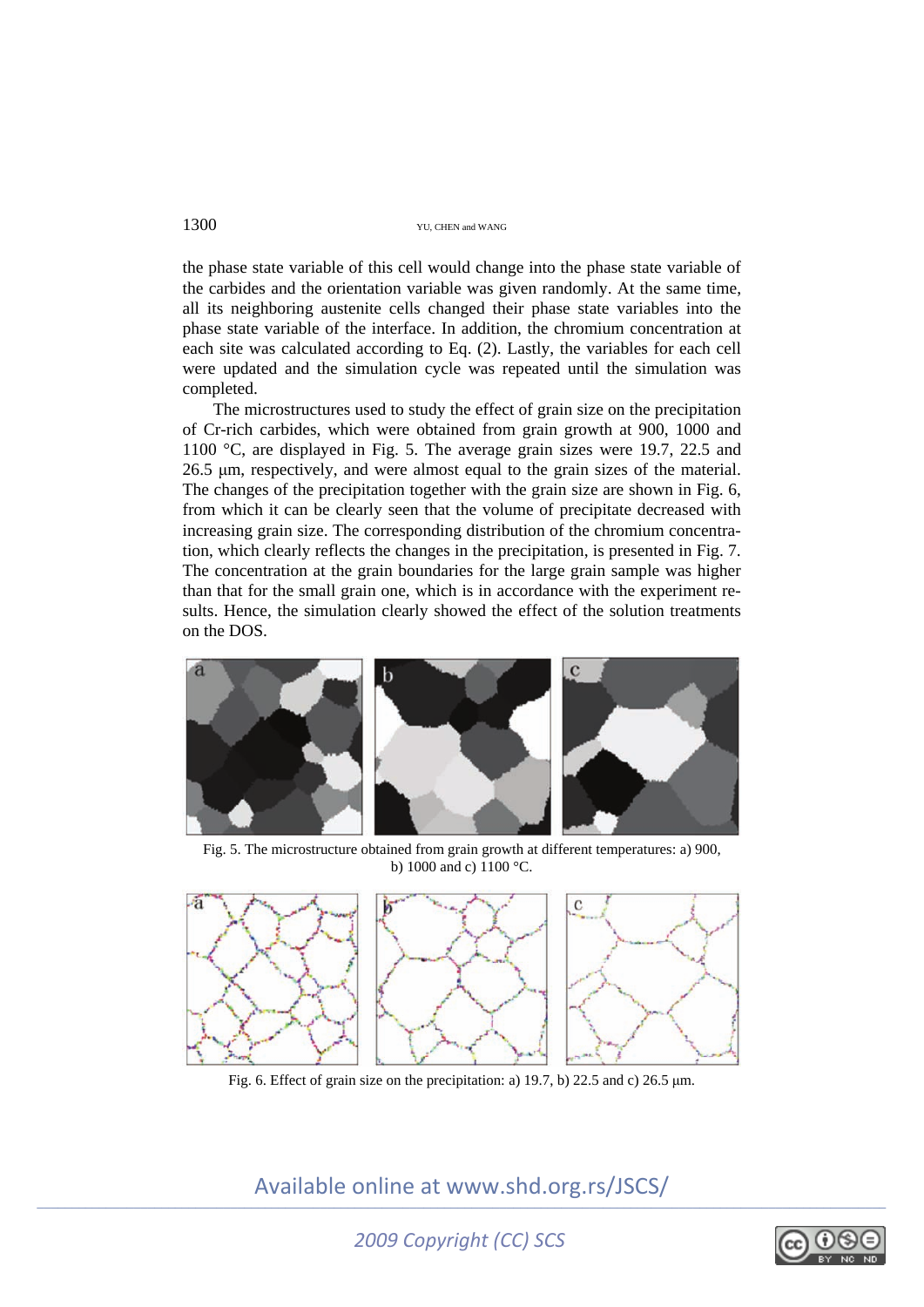## EFFECT OF GRAIN SIZE ON SENSITIZATION 1301



Fig. 7. The distribution of the chromium concentration corresponding to Fig. 6.

## **CONCLUSIONS**

The effect of solution treatment conditions on the DOS of AISI 304 austenitic stainless steel was studied experimentally and by simulation methods. The experimental results showed that the DOS decreased as the temperature and time of the solution treatment increased. In order to understand the relationship between the DOS and the solution treatment temperature and time, a CA was used to simulate the grain growth, the precipitation and the three dimensional distribution of the chromium concentration, which perfectly explained the influence of temperature and time on the DOS.

*Acknowledgements*: The authors would like to thank the Special Funds for Major State Basic Research Projects (2006CB605004) for support of this research.

> ИЗВОД УТИЦАЈ УСЛОВА ТРЕТМАНА У РАСТВОРУ НА ПОВЕЋАЊЕ ОСЕТЉИВОСТИ АУСТЕНИТНОГ ЧЕЛИКА

XIAOFEI YU $^{\rm l}$ , SHENHAO CHEN $^{\rm l,2}$  и LIANG WANG $^{\rm l}$ 

*<sup>1</sup>* Department of Chemistry, Shandong University, Jinan 250100 *u*<sup>2</sup> State Key Laboratory *for Corrosion and Protection, Shenyang 110016, PR China* 

У раду је детаљно испитан утицај услова третмана у раствору на степен повећања осетљивости аустенитног челика (AISI 304). Резултати теста електрохемијске потенциостатске